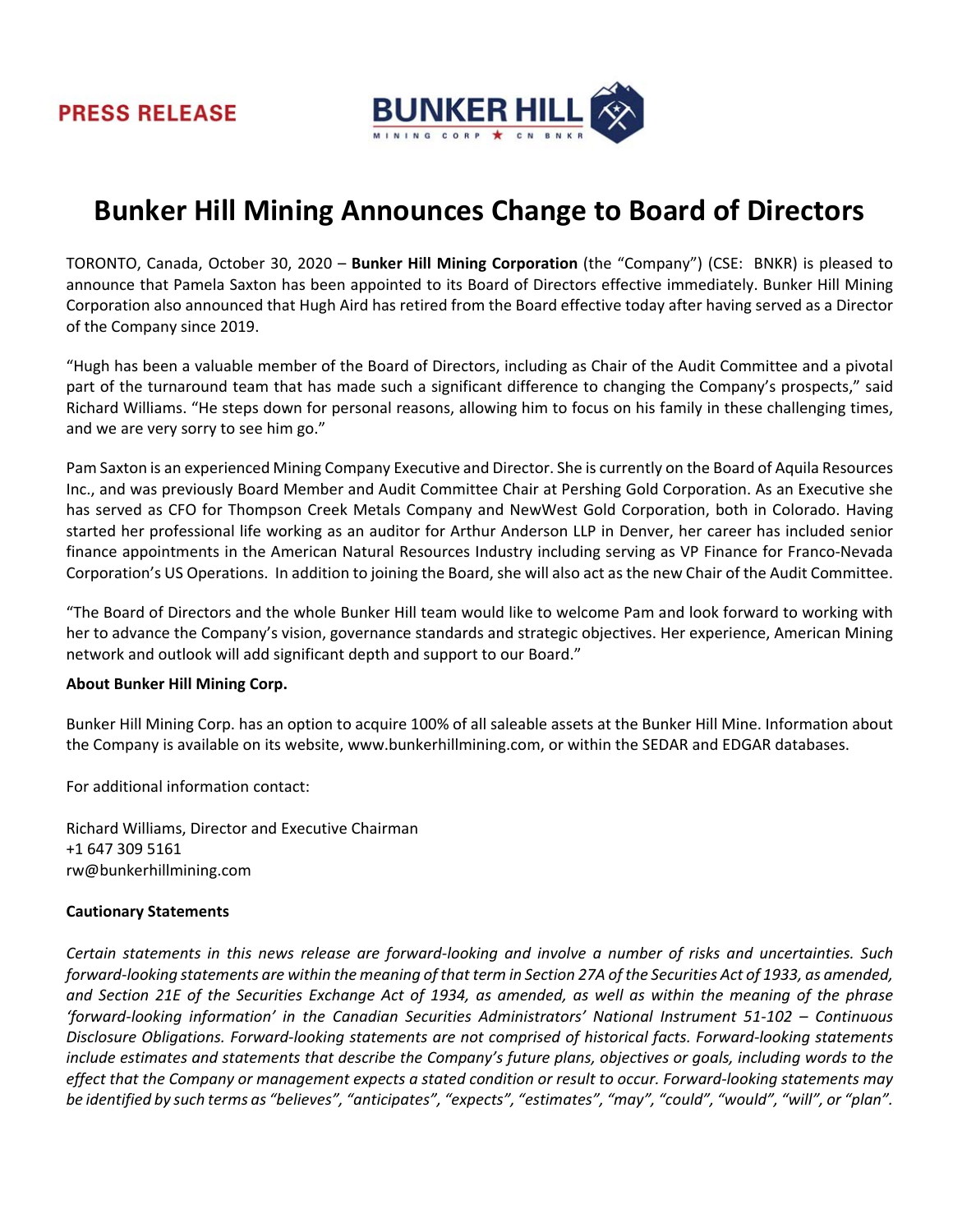## **PRESS RELEASE**



Since forward-looking statements are based on assumptions and address future events and conditions, by their very *nature they involve inherent risks and uncertainties. Although these statements are based on information currently* available to the Company, the Company provides no assurance that actual results will meet management's expectations. Risks, uncertainties and other factors involved with forward-looking information could cause actual events, results, performance, prospects and opportunities to differ materially from those expressed or implied by such forward-looking information. Forward looking information in this news release includes, but is not limited to, the Company's intentions regarding its objectives, goals or future plans and statements. Factors that could cause actual results to differ materially from such forward-looking information include, but are not limited to: the ability to predict and counteract the effects of COVID-19 on the business of the Company, including but not limited to the effects of COVID-19 on the price of commodities, capital market conditions, restriction on labour and international travel and supply chains; failure to identify mineral resources; failure to convert estimated mineral resources to reserves; the inability to complete a feasibility study which recommends a production decision; the preliminary nature of metallurgical test results; delays in obtaining or failures to obtain required governmental, environmental or other project approvals; political risks; changes in equity markets; uncertainties relating to the availability and costs of financing needed in the future; the inability of the Company to budget and manage its liquidity in light of the failure to obtain additional financing, including the ability of the Company to complete the payments pursuant to the terms of the agreement to acquire the Bunker Hill Mine Complex; inflation; changes in exchange rates; fluctuations in commodity prices; delays in the development of projects; capital, *operating and reclamation costs varying significantly from estimates and the other risks involved in the mineral* exploration and development industry; and those risks set out in the Company's public documents filed on SEDAR. Although the Company believes that the assumptions and factors used in preparing the forward-looking information in this news release are reasonable, undue reliance should not be placed on such information, which only applies as of the date of this news release, and no assurance can be given that such events will occur in the disclosed time frames or at all. The Company disclaims any intention or obligation to update or revise any forward-looking information, whether as a result of new information, future events or otherwise, other than as required by law. No stock exchange, securities *commission or other regulatory authority has approved or disapproved the information contained herein.*

### **Cautionary Note to United States Investors Concerning Estimates of Measured, Indicated and Inferred Resources**

This press release has been prepared in accordance with the requirements of the securities laws in effect in Canada, which differ from the requirements of U.S. securities laws. Unless otherwise indicated, all resource and reserve estimates included in this press release have been disclosed in accordance with NI 43-101 and the Canadian Institute of Mining, Metallurgy, and Petroleum Definition Standards on Mineral Resources and Mineral Reserves. NI 43-101 is a rule *developed by the Canadian Securities Administrators which establishesstandardsfor all public disclosure an issuer makes* of scientific and technical information concerning mineral projects. Canadian disclosure standards, including NI 43-101, *differsignificantly from the requirements of the United States Securities and Exchange Commission ("SEC"), and resource* and reserve information contained in this press release may not be comparable to similar information disclosed by U.S. companies. In particular, and without limiting the generality of the foregoing, the term "resource" does not equate to the term "reserves". Under U.S. standards, mineralization may not be classified as a "reserve" unless the determination has been made that the mineralization could be economically and legally produced or extracted at the time the reserve determination is made. The SEC's disclosure standards normally do not permit the inclusion of information concerning "measured mineral resources", "indicated mineral resources" or "inferred mineral resources" or other descriptions of the amount of mineralization in mineral deposits that do not constitute "reserves" by U.S. standards in documents filed with the SEC. Investors are cautioned not to assume that any part or all of mineral deposits in these categories will ever be converted into reserves. U.S. investors should also understand that "inferred mineral resources" have a great amount of uncertainty as to their existence and great uncertainty as to their economic and legal feasibility. It cannot be assumed that all or any part of an "inferred mineral resource" will ever be upgraded to a higher category. Investors are cautioned